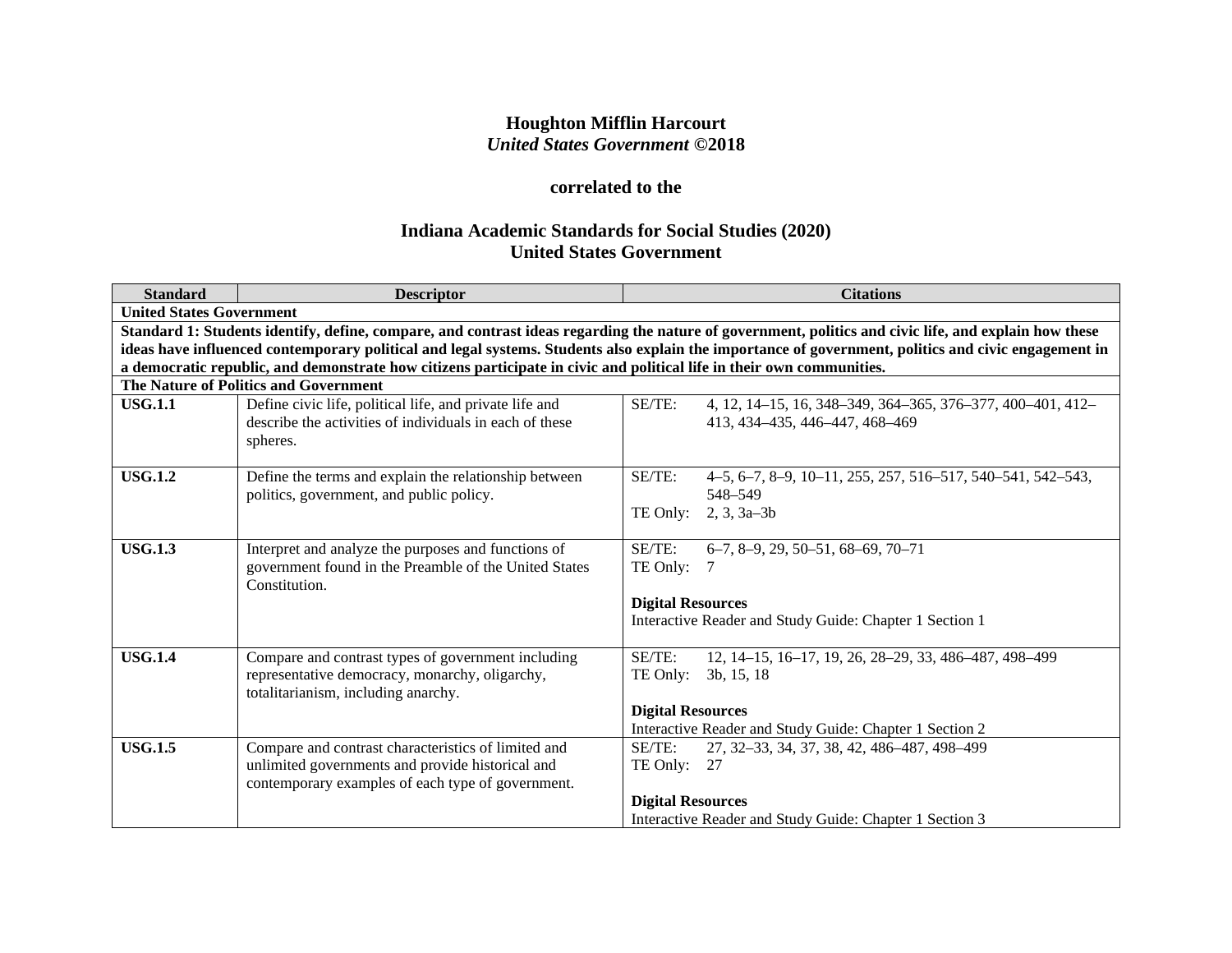| <b>Standard</b>                                                                                                                                                                                                                                                                                                                                                                                                                                                                                    | <b>Descriptor</b>                                                                                                                                                                                                                                                        |                                                                            | <b>Citations</b>                                                                                                                                                                                                           |
|----------------------------------------------------------------------------------------------------------------------------------------------------------------------------------------------------------------------------------------------------------------------------------------------------------------------------------------------------------------------------------------------------------------------------------------------------------------------------------------------------|--------------------------------------------------------------------------------------------------------------------------------------------------------------------------------------------------------------------------------------------------------------------------|----------------------------------------------------------------------------|----------------------------------------------------------------------------------------------------------------------------------------------------------------------------------------------------------------------------|
| <b>USG.1.6</b>                                                                                                                                                                                                                                                                                                                                                                                                                                                                                     | Compare and contrast unitary, confederate, and federal<br>systems of government.                                                                                                                                                                                         | SE/TE:                                                                     | 14-15, 18-19, 28-29, 486-487, 498-499                                                                                                                                                                                      |
| <b>USG.1.7</b>                                                                                                                                                                                                                                                                                                                                                                                                                                                                                     | Define and provide examples of constitutionalism, rule of<br>law, limited government, and popular sovereignty in the<br>United States Constitution and explain the relationship of<br>these constitutional principles to the protection of the<br>rights of individuals. | SE/TE:<br>274-275, 314-315, 348-349                                        | 10, 23, 25, 26-27, 28-29, 32-33, 62-63, 68-69, 70-71, 76, 83,<br>87, 90-91, 116-117, 156-157, 186-187, 214-215, 242-243,                                                                                                   |
| <b>USG.1.8</b>                                                                                                                                                                                                                                                                                                                                                                                                                                                                                     | Evaluate the importance of a written constitution in<br>establishing and maintaining the principles of rule of law<br>and limited government.                                                                                                                            | SE/TE:<br>TE Only:<br>48<br><b>Digital Resources</b>                       | 20, 23, 25, 26-27, 28-29, 32-33, 42, 62-63, 68-69, 79, 83, 84-<br>85, 87, 88, 90-91, 116-117, 156-157, 186-187, 214-215, 242-<br>243, 274-275, 314-315, 348-349<br>Interactive Reader and Study Guide: Chapter 2 Section 3 |
|                                                                                                                                                                                                                                                                                                                                                                                                                                                                                                    |                                                                                                                                                                                                                                                                          |                                                                            |                                                                                                                                                                                                                            |
| <b>USG.1.9</b>                                                                                                                                                                                                                                                                                                                                                                                                                                                                                     | Evaluate how the United States Constitution establishes<br>majority rule while protecting minority rights and balances<br>the common good with individual liberties                                                                                                      | SE/TE:<br>89                                                               | 4–5, 16–17, 20, 23, 29, 32–33, 34, 52, 54, 59, 62–63, 71, 83, 87,                                                                                                                                                          |
| Standard 2: Students identify and define ideas at the core of government and politics in the United States, interpret Founding-Era documents and<br>events associated with the core ideas, and explain how commitment to these foundational ideas constitutes a common American civic identity. They<br>also analyze the meaning and application of core ideas to government, politics and civic life, and demonstrate how citizens apply these foundational<br>ideas in civic and political life. |                                                                                                                                                                                                                                                                          |                                                                            |                                                                                                                                                                                                                            |
|                                                                                                                                                                                                                                                                                                                                                                                                                                                                                                    | <b>Foundations of Government in the United States</b>                                                                                                                                                                                                                    |                                                                            |                                                                                                                                                                                                                            |
| <b>USG.2.1</b>                                                                                                                                                                                                                                                                                                                                                                                                                                                                                     | Summarize the colonial, revolutionary, and Founding-Era<br>experiences and events that led to the writing, ratification,<br>and implementation of the United States Constitution<br>(1787) and Bill of Rights (1791).                                                    | SE/TE:<br>66, 79, 82-83, 86<br>TE Only: 58, 61<br><b>Digital Resources</b> | 4, 5, 10, 32–33, 34, 36–37, 42, 49, 50–51, 53, 55, 57, 58–59, 60,<br>Interactive Reader and Study Guide: Chapter 2 Section 5                                                                                               |
| <b>USG.2.2</b>                                                                                                                                                                                                                                                                                                                                                                                                                                                                                     | Understand the concept of compromise and evaluate its<br>application during the Constitutional Convention.                                                                                                                                                               | SE/TE:<br>TE Only: 54                                                      | 23, 40, 51, 52-53, 54-55, 64, 67, 79                                                                                                                                                                                       |
|                                                                                                                                                                                                                                                                                                                                                                                                                                                                                                    |                                                                                                                                                                                                                                                                          | <b>Digital Resources</b>                                                   | Interactive Reader and Study Guide: Chapter 2 Section 4                                                                                                                                                                    |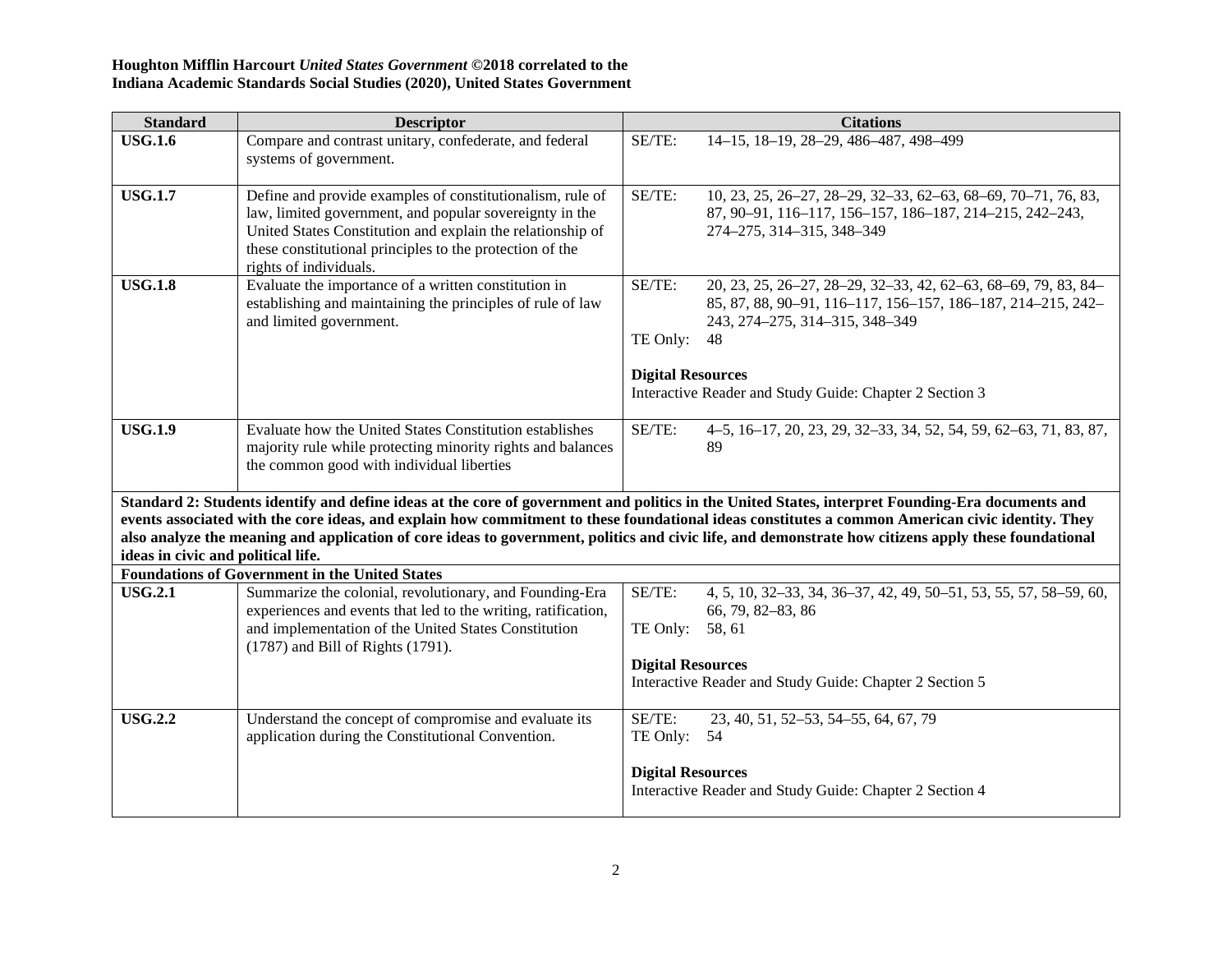| <b>Standard</b> | <b>Descriptor</b>                                                                                                                                                                                                                                                                                                                   | <b>Citations</b>                                                                                                                                                                                                                                                  |
|-----------------|-------------------------------------------------------------------------------------------------------------------------------------------------------------------------------------------------------------------------------------------------------------------------------------------------------------------------------------|-------------------------------------------------------------------------------------------------------------------------------------------------------------------------------------------------------------------------------------------------------------------|
| <b>USG.2.3</b>  | Analyze and interpret central ideas on government,<br>individual rights, and the common good in founding<br>documents of the United States                                                                                                                                                                                          | SE/TE:<br>21, 26-27, 32-33, 34, 36-37, 40-41, 42-43, 44-45, 46, 47, 62-<br>63, 78-79, 90-91, 116-117, 156-157, 186-187, 214-215, 242-<br>243, 274-275, 314-315, 348-349                                                                                           |
| <b>USG.2.4</b>  | Explain the history and provide examples of foundational<br>ideas of American government embedded in the Founding-<br>Era documents such as: natural rights philosophy, social<br>contract, popular sovereignty, constitutionalism,<br>representative democracy, political factions, federalism,<br>and individual rights.          | SE/TE:<br>7-8, 11, 12, 14, 17, 21, 26, 28, 32-33, 34, 36-37, 40-41, 42-43,<br>44–45, 46, 47, 48, 58, 64–65<br>TE Only:<br>33, 34, 35<br><b>Digital Resources</b><br>Interactive Reader and Study Guide: Chapter 2 Section 1                                       |
| <b>USG.2.5</b>  | Identify and explain elements of the social contract and<br>natural rights theories in United States founding-era<br>documents.                                                                                                                                                                                                     | SE/TE:<br>7–8, 11, 12, 15, 22, 28, 36, 41, 43, 62, 65, 69<br>40, 41, 43, 46<br>TE Only:<br><b>Digital Resources</b><br>Interactive Reader and Study Guide: Chapter 2 Section 2<br>Video: Independence!                                                            |
| <b>USG.2.6</b>  | Explain how a shared American civic identity is based on<br>commitment to foundational ideas in Founding Era<br>documents and how it has changed through subsequent<br>periods of United States history to present day.                                                                                                             | SE/TE:<br>7, 8, 11, 12, 15, 21, 22, 26–27, 34, 36, 41, 43, 62–63, 64–65, 72,<br>90-91, 116-117, 156-157, 186-187, 214-215, 242-243, 314-<br>315<br>TE Only: 70, 72, 74, 77<br><b>Digital Resources</b><br>Interactive Reader and Study Guide: Chapter 3 Section 1 |
| <b>USG.2.7</b>  | Using primary documents compare and contrast the ideas<br>of the Federalists and the Anti-Federalists regarding the<br>respective roles of state and national government on<br>ratification of the United States Constitution (1787-1788).                                                                                          | SE/TE:<br>48-49, 50, 53, 54, 57, 58-59, 60, 64-65, 73, 78, 80, 82, 187,<br>260                                                                                                                                                                                    |
| <b>USG.2.8</b>  | Explain the history and provide historical and<br>contemporary examples of fundamental principles and<br>values of American political and civic life, including<br>liberty, security, the common good, justice, equality, law<br>and order, rights of individuals, diversity, popular<br>sovereignty, and representative democracy. | SE/TE:<br>12, 15, 16, 20–21, 22, 23, 25, 32, 36, 56, 60, 73, 76, 284–285,<br>316-317, 342-343, 350-351<br>TE Only:<br>81<br><b>Digital Resources</b><br>Interactive Reader and Study Guide: Chapter 3 Section 2                                                   |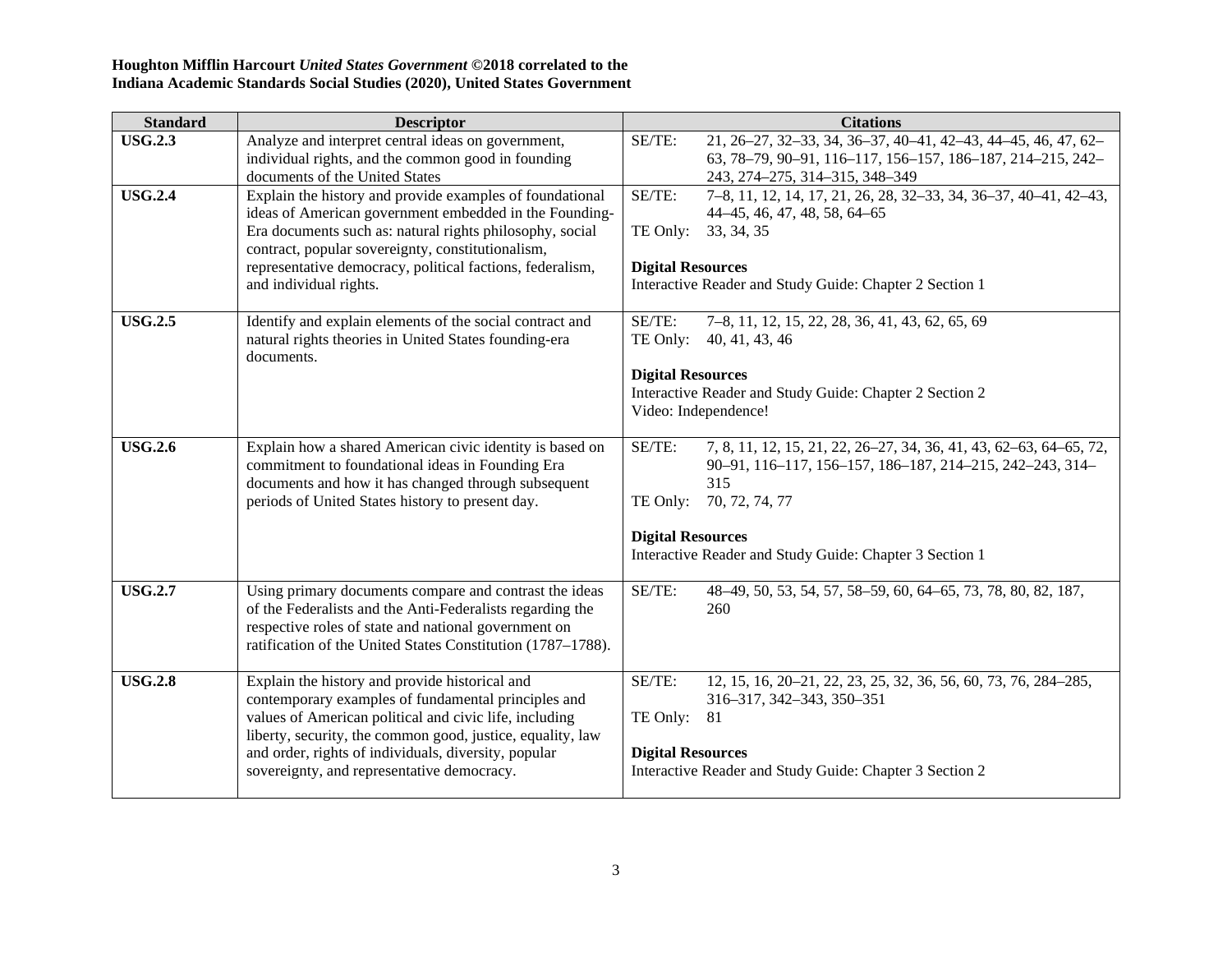| <b>Standard</b>                                                                                                      | <b>Descriptor</b>                                                                                                  | <b>Citations</b>                                                                                                                                  |  |  |
|----------------------------------------------------------------------------------------------------------------------|--------------------------------------------------------------------------------------------------------------------|---------------------------------------------------------------------------------------------------------------------------------------------------|--|--|
|                                                                                                                      |                                                                                                                    | Standard 3: Students explain how purposes, principles and institutions of government for the American people are established in the United States |  |  |
|                                                                                                                      |                                                                                                                    | Constitution and reflected in the Indiana Constitution. Students describe the structures and functions of American constitutional government at   |  |  |
| national, state, and local levels and practice skills of citizenship in relation to their constitutional government. |                                                                                                                    |                                                                                                                                                   |  |  |
|                                                                                                                      | Purposes, Principles, and Institutions of the Government of the United States                                      |                                                                                                                                                   |  |  |
| <b>USG.3.1</b>                                                                                                       | Analyze the United States Constitution and explain                                                                 | SE/TE:<br>8-9, 12, 15, 17, 21, 22, 26-27, 28-29, 30-31, 34, 36, 37, 48, 52,                                                                       |  |  |
|                                                                                                                      | characteristics of government in the United States, which                                                          | 54, 84. 112-113, 114-115, 118-119                                                                                                                 |  |  |
|                                                                                                                      | define it as a federal, presidential, constitutional, and                                                          | TE Only: 88, 91, 97, 100                                                                                                                          |  |  |
|                                                                                                                      | representative democracy.                                                                                          |                                                                                                                                                   |  |  |
|                                                                                                                      |                                                                                                                    | <b>Digital Resources</b>                                                                                                                          |  |  |
|                                                                                                                      |                                                                                                                    | Interactive Reader and Study Guide: Chapter 3 Section 3                                                                                           |  |  |
|                                                                                                                      |                                                                                                                    | Interactive Reader and Study Guide: Chapter 4 Section 1                                                                                           |  |  |
| <b>USG.3.2</b>                                                                                                       | Explain the constitutional principles of federalism,                                                               | SE/TE:<br>18, 37, 42, 44-45, 59, 64, 68, 70, 72-73, 76, 118-119, 126-127,                                                                         |  |  |
|                                                                                                                      | separation of powers, the system of checks and balances,                                                           | 225, 234, 267, 270, 488                                                                                                                           |  |  |
|                                                                                                                      | and republican government. Provide examples of these<br>principles in the governments of the United States and     | TE Only:<br>104                                                                                                                                   |  |  |
|                                                                                                                      | Indiana.                                                                                                           | <b>Digital Resources</b>                                                                                                                          |  |  |
|                                                                                                                      |                                                                                                                    | Interactive Reader and Study Guide: Chapter 4 Section 2                                                                                           |  |  |
|                                                                                                                      |                                                                                                                    | Video: FDR's New Deal                                                                                                                             |  |  |
|                                                                                                                      |                                                                                                                    |                                                                                                                                                   |  |  |
| <b>USG.3.3</b>                                                                                                       | Identify and describe provisions of the United States<br>Constitution and the Indiana Constitution that define and | SE/TE:<br>17, 26-27, 30-31, 36, 37, 42, 44, 70, 76, 92, 94-95, 104-105,<br>$112 - 113$                                                            |  |  |
|                                                                                                                      | distribute powers and authority of the federal or state<br>government.                                             | 113, 117, 123, 129, 133, 139, 144, 151, 158, 526<br>TE Only:                                                                                      |  |  |
|                                                                                                                      |                                                                                                                    | <b>Digital Resources</b>                                                                                                                          |  |  |
|                                                                                                                      |                                                                                                                    | Interactive Reader and Study Guide: Chapter 4 Section 3                                                                                           |  |  |
|                                                                                                                      |                                                                                                                    | Interactive Reader and Study Guide: Chapter 5 Section 1                                                                                           |  |  |
|                                                                                                                      |                                                                                                                    | Interactive Reader and Study Guide: Chapter 5 Section 2                                                                                           |  |  |
|                                                                                                                      |                                                                                                                    | Interactive Reader and Study Guide: Chapter 5 Section 3                                                                                           |  |  |
|                                                                                                                      |                                                                                                                    | Interactive Reader and Study Guide: Chapter 5 Section 4                                                                                           |  |  |
|                                                                                                                      |                                                                                                                    | Interactive Reader and Study Guide: Chapter 5 Section 5                                                                                           |  |  |
|                                                                                                                      |                                                                                                                    | Interactive Reader and Study Guide: Chapter 16 Section 1                                                                                          |  |  |
| <b>USG.3.4</b>                                                                                                       | Explain the relationship between limited government and a<br>market economy.                                       | 12, 25, 26, 34, 37, 42, 68, 71, 211, 213, 510-511<br>SE/TE:                                                                                       |  |  |
| <b>USG.3.5</b>                                                                                                       | Explain the section of Article IV, Section 4, of the United                                                        | SE/TE:<br>16-17, 35, 36, 42, 51, 58, 71, 96, 122-123                                                                                              |  |  |
|                                                                                                                      | States Constitution which says, "The United States shall                                                           |                                                                                                                                                   |  |  |
|                                                                                                                      | guarantee to every State in the Union a Republican form of                                                         |                                                                                                                                                   |  |  |
|                                                                                                                      | government."                                                                                                       |                                                                                                                                                   |  |  |
|                                                                                                                      |                                                                                                                    |                                                                                                                                                   |  |  |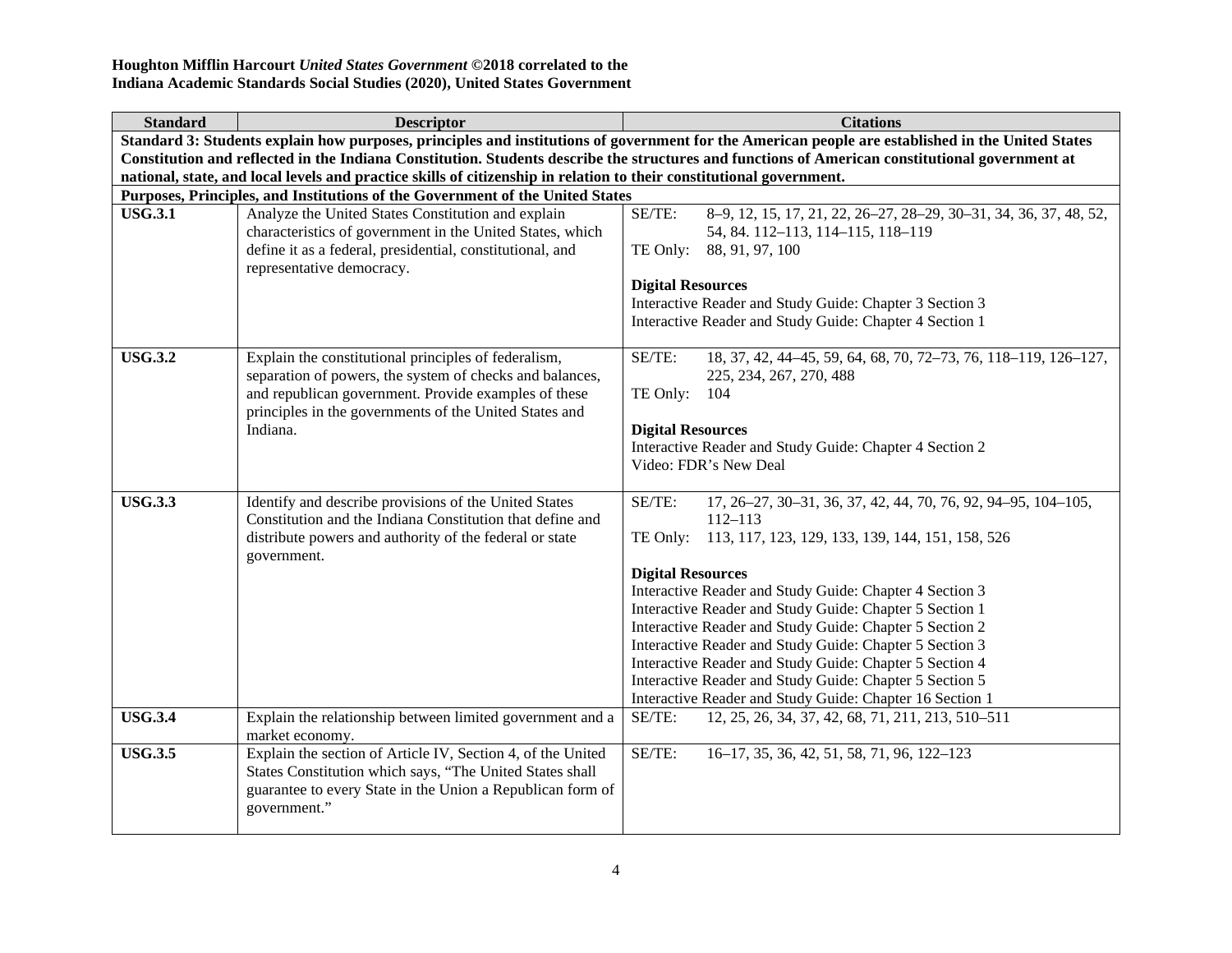| <b>Standard</b> | <b>Descriptor</b>                                                                                                                                                                                 | <b>Citations</b>                                                                                                                                                                                                                                                                                                  |
|-----------------|---------------------------------------------------------------------------------------------------------------------------------------------------------------------------------------------------|-------------------------------------------------------------------------------------------------------------------------------------------------------------------------------------------------------------------------------------------------------------------------------------------------------------------|
| <b>USG.3.6</b>  | Compare and contrast the enumerated, implied, and denied<br>powers in both the United States Constitution and the<br>Indiana Constitution.                                                        | SE/TE:<br>42, 74, 77, 90-91, 94, 127, 133-134, 169                                                                                                                                                                                                                                                                |
| <b>USG.3.7</b>  | Explain the relationships among branches of the United<br>States government and Indiana government, which involve<br>separation and sharing of powers as a means to limited<br>government.        | SE/TE:<br>7, 19, 36, 42, 53, 72, 73, 74, 88, 102-103, 112-113, 118-119,<br>125-126, 135, 225, 234, 242, 288<br>TE Only:<br>170, 172, 176<br><b>Digital Resources</b><br>Interactive Reader and Study Guide: Chapter 6 Section 2                                                                                   |
| <b>USG.3.8</b>  | Describe the fiscal and monetary policies incorporated by<br>the United States government and Indiana government and<br>evaluate how they affect individuals, groups, and<br>businesses.          | SE/TE:<br>211-213, 216-217<br>TE Only: 207, 208, 210, 214, 215, 510, 511, 514, 516<br><b>Digital Resources</b><br>Interactive Reader and Study Guide: Chapter 7 Section 3<br>Interactive Reader and Study Guide: Chapter 15 Section 3                                                                             |
| <b>USG.3.9</b>  | Explain how a bill becomes law in the legislative process<br>of the United States and the state of Indiana.                                                                                       | SE/TE:<br>149, 155, 156-157, 158-159                                                                                                                                                                                                                                                                              |
| <b>USG.3.10</b> | Describe the procedures for amending the United States<br>and Indiana Constitutions and analyze why it is so difficult<br>to amend these Constitutions.                                           | SE/TE:<br>78, 83, 92-93                                                                                                                                                                                                                                                                                           |
| <b>USG.3.11</b> | Analyze the functions of the judicial branch of the United<br>States and Indiana governments with emphasis on the<br>principles of due process, judicial review, and an<br>independent judiciary. | SE/TE:<br>220, 225, 226-227, 232-233, 241, 242-243, 244-245<br>TE Only: 221, 222, 228, 231, 234, 242<br><b>Digital Resources</b><br>Interactive Reader and Study Guide: Chapter 8 Section 1<br>Interactive Reader and Study Guide: Chapter 8 Section 2<br>Interactive Reader and Study Guide: Chapter 8 Section 3 |
| <b>USG.3.12</b> | Analyze the functions of the Cabinet of the executive<br>branch in the United States and in Indiana.                                                                                              | SE/TE:<br>180, 185, 186-187, 195, 196-197, 205<br>TE Only: 182, 198<br><b>Digital Resources</b><br>Interactive Reader and Study Guide: Chapter 6 Section 3                                                                                                                                                        |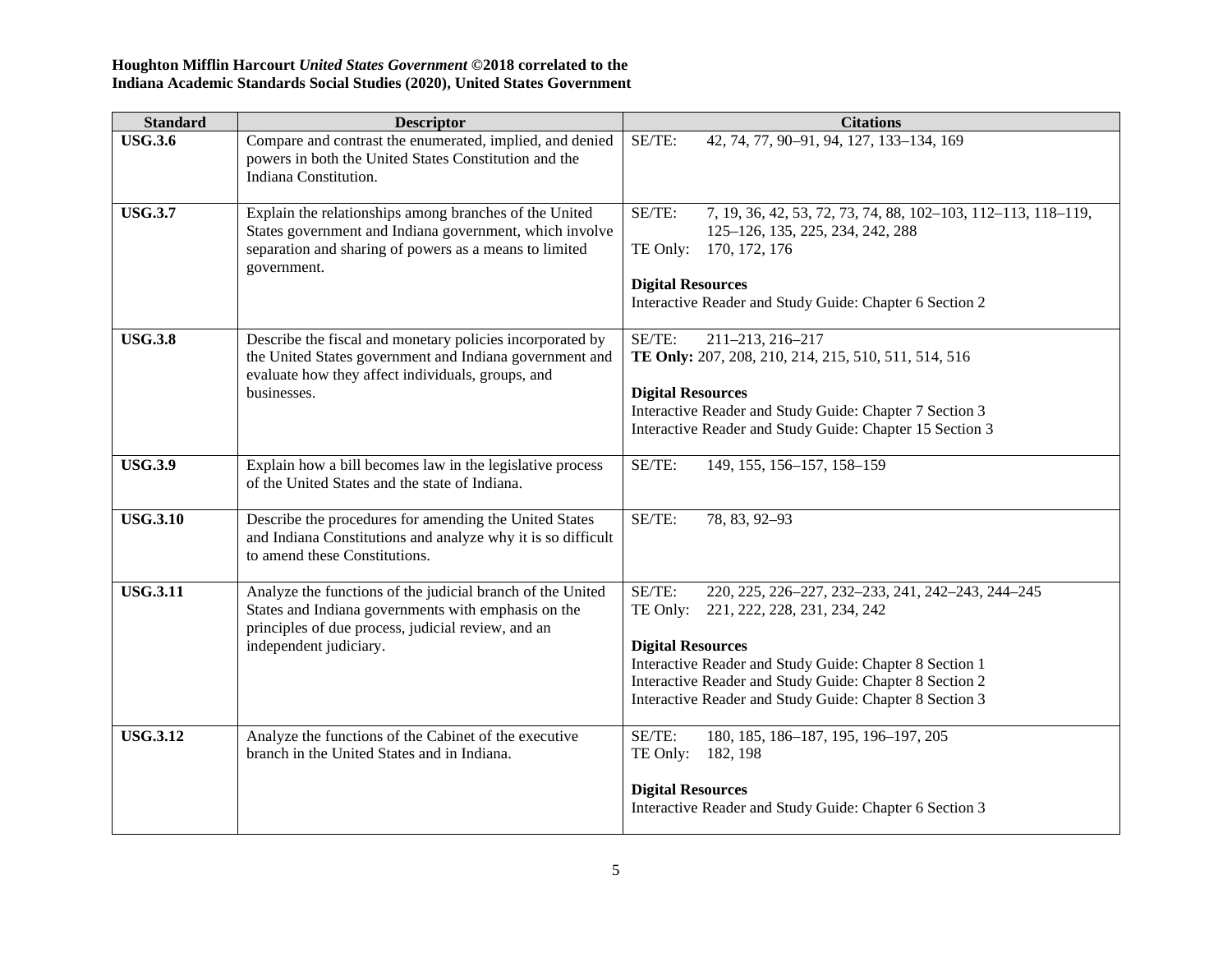| <b>Standard</b> | <b>Descriptor</b>                                                                                                                                                                                                                                   | <b>Citations</b>                                                                             |
|-----------------|-----------------------------------------------------------------------------------------------------------------------------------------------------------------------------------------------------------------------------------------------------|----------------------------------------------------------------------------------------------|
| <b>USG.3.13</b> | Explain the electoral process in terms of election laws and<br>election systems on the national, state, and local level.                                                                                                                            | SE/TE:<br>267, 272, 363, 364-365, 378<br>TE Only: 270                                        |
|                 |                                                                                                                                                                                                                                                     | <b>Digital Resources</b>                                                                     |
|                 |                                                                                                                                                                                                                                                     | Interactive Reader and Study Guide: Chapter 9 Section 4                                      |
|                 |                                                                                                                                                                                                                                                     | Video: Primaries, Caucuses, and Conventions                                                  |
| <b>USG.3.14</b> | Analyze the election of Benjamin Harrison, Indiana's only<br>president, his approach to the presidency, his relationship<br>to the legislative branch, and his re-election defeat,<br>considering the effects of party politics and public opinion. | Opportunities to address this standard may be found on pages<br>SE/TE:<br>169, 179, 265, 267 |
| <b>USG.3.15</b> | Examine the progression of political parties and their                                                                                                                                                                                              | SE/TE:<br>260, 265, 266, 274-275, 276-277                                                    |
|                 | ideologies and the broad political spectrum in the<br>American governmental system and analyze their                                                                                                                                                | TE Only: 262, 264                                                                            |
|                 | functions in elections and government at national, state,                                                                                                                                                                                           | <b>Digital Resources</b>                                                                     |
|                 | and local levels of the federal system.                                                                                                                                                                                                             | Interactive Reader and Study Guide: Chapter 9 Section 3                                      |
| <b>USG.3.16</b> | Explain and evaluate the original purpose and role of the                                                                                                                                                                                           | SE/TE:<br>89, 165-166, 365                                                                   |
|                 | Electoral College and its relevance today.                                                                                                                                                                                                          | 165, 167<br>TE Only:                                                                         |
|                 |                                                                                                                                                                                                                                                     | <b>Digital Resources</b>                                                                     |
|                 |                                                                                                                                                                                                                                                     | Interactive Reader and Study Guide: Chapter 6 Section 1                                      |
|                 |                                                                                                                                                                                                                                                     | Video: The Electoral College                                                                 |
| <b>USG.3.17</b> | Explain the organization of state and local governments in                                                                                                                                                                                          | SE/TE:<br>520-525, 526-527, 528-539, 540-541, 542-547                                        |
|                 | Indiana and analyze how they affect the lives of citizens.                                                                                                                                                                                          | TE Only:<br>530, 533, 536, 540, 544, 548                                                     |
|                 |                                                                                                                                                                                                                                                     | <b>Digital Resources</b>                                                                     |
|                 |                                                                                                                                                                                                                                                     | Interactive Reader and Study Guide: Chapter 16 Section 2                                     |
|                 |                                                                                                                                                                                                                                                     | Interactive Reader and Study Guide: Chapter 16 Section 3                                     |
| <b>USG.3.18</b> | Identify the role of special interest groups in politics and                                                                                                                                                                                        | SE/TE:<br>254-255, 276-277                                                                   |
|                 | explain their impact on federal, state, and local public<br>policy.                                                                                                                                                                                 | TE Only: 193, 257                                                                            |
|                 |                                                                                                                                                                                                                                                     | <b>Digital Resources</b>                                                                     |
|                 |                                                                                                                                                                                                                                                     | Interactive Reader and Study Guide: Chapter 7 Section 1                                      |
|                 |                                                                                                                                                                                                                                                     | Interactive Reader and Study Guide: Chapter 9 Section 2                                      |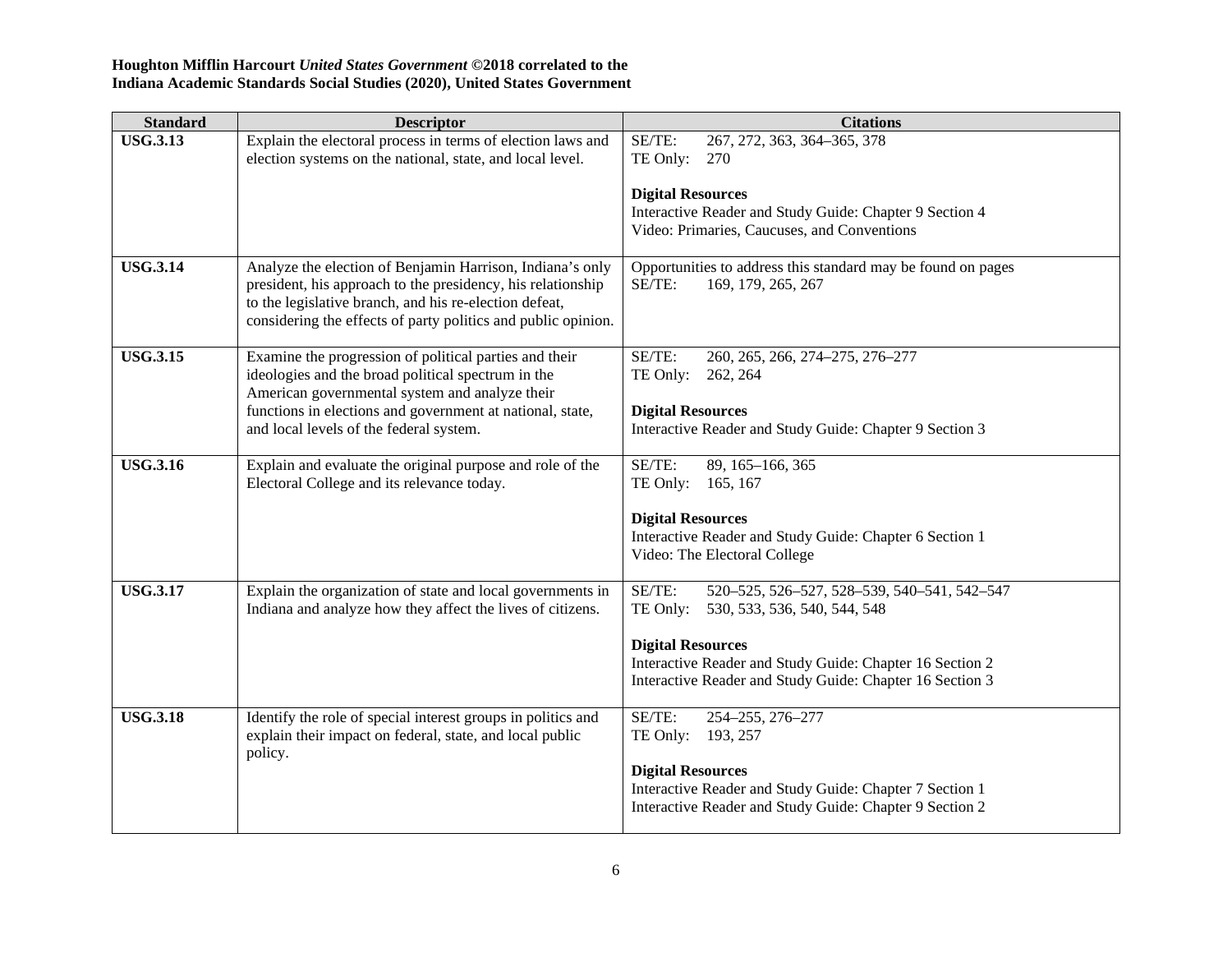| <b>Standard</b> | <b>Descriptor</b>                                                      | <b>Citations</b>                                                                                                                                       |
|-----------------|------------------------------------------------------------------------|--------------------------------------------------------------------------------------------------------------------------------------------------------|
| <b>USG.3.19</b> | Identify the historical significance of and analyze                    | SE/TE:<br>74-75, 86, 171, 225, 234-235, 236, 242, 243                                                                                                  |
|                 | decisions by the United States Supreme Court about the                 | TE Only:<br>281, 289, 297, 300, 305, 315, 394, 396, 400, 405, 407, 412, 420,                                                                           |
|                 | constitutional principles of separation of powers and                  | 422, 426                                                                                                                                               |
|                 | checks and balances in such landmark cases as Marbury v.               |                                                                                                                                                        |
|                 | Madison (1803), Baker v. Carr (1962), United States v.                 | <b>Digital Resources</b>                                                                                                                               |
|                 | Nixon (1974), Clinton v. City of New York (1998), and                  | Interactive Reader and Study Guide: Chapter 10 Section 1                                                                                               |
|                 | Bush v. Gore (2000).                                                   | Interactive Reader and Study Guide: Chapter 10 Section 2<br>Interactive Reader and Study Guide: Chapter 10 Section 3                                   |
|                 |                                                                        | Interactive Reader and Study Guide: Chapter 10 Section 4                                                                                               |
|                 |                                                                        | Interactive Reader and Study Guide: Chapter 13 Section 1                                                                                               |
|                 |                                                                        | Interactive Reader and Study Guide: Chapter 13 Section 2                                                                                               |
|                 |                                                                        | Interactive Reader and Study Guide: Chapter 13 Section 3                                                                                               |
|                 |                                                                        |                                                                                                                                                        |
| <b>USG.3.20</b> | Identify the historical significance of and analyze                    | SE/TE:<br>105, 107, 133, 235                                                                                                                           |
|                 | decisions by the United States Supreme Court about the                 | TE Only:<br>430, 434                                                                                                                                   |
|                 | constitutional principle of federalism in cases such as                |                                                                                                                                                        |
|                 | McCulloch v. Maryland (1819), Alden v. Maine (1999),                   | <b>Digital Resources</b>                                                                                                                               |
|                 | Furman v. Georgia (1972), and Lopez v. United States                   | Interactive Reader and Study Guide: Chapter 13 Section 4                                                                                               |
|                 | (1995), and the denial of certiorari for the Terri Schiavo             |                                                                                                                                                        |
|                 | case (2005).                                                           |                                                                                                                                                        |
| <b>USG.3.21</b> | Describe the influence of the media and technology on                  | SE/TE:<br>248, 250, 251, 361-363, 449-450, 457                                                                                                         |
|                 | public opinion and public policy.                                      | TE Only:<br>249, 250                                                                                                                                   |
|                 |                                                                        | <b>Digital Resources</b>                                                                                                                               |
|                 |                                                                        | Interactive Reader and Study Guide: Chapter 9 Section 1                                                                                                |
|                 |                                                                        | Video: Becoming a Candidate                                                                                                                            |
|                 |                                                                        | Standard 4: Students analyze the interactions between the United States and other nations and evaluate the role of the United States in world affairs. |
|                 | The Relationship of the United States to Other Nation in World Affairs |                                                                                                                                                        |
| <b>USG.4.1</b>  | Compare and contrast governments throughout the world                  | SE/TE:<br>14, 19, 486, 495, 496-497, 498-499, 505, 506-507                                                                                             |
|                 | with the United States government in terms of source of                |                                                                                                                                                        |
|                 | the government's power.                                                |                                                                                                                                                        |
| <b>USG.4.2</b>  | Describe how different governments interact in world                   | SE/TE:<br>437, 438, 445, 446-447, 448, 457, 458-459, 460, 468-469,                                                                                     |
|                 | affairs.                                                               | 470-481, 482-483, 484                                                                                                                                  |
|                 |                                                                        | 488, 490, 491, 496, 500, 503, 504, 506<br>TE Only:                                                                                                     |
|                 |                                                                        |                                                                                                                                                        |
|                 |                                                                        | <b>Digital Resources</b>                                                                                                                               |
|                 |                                                                        | Interactive Reader and Study Guide: Chapter 15 Section 1                                                                                               |
|                 |                                                                        | Interactive Reader and Study Guide: Chapter 15 Section 2                                                                                               |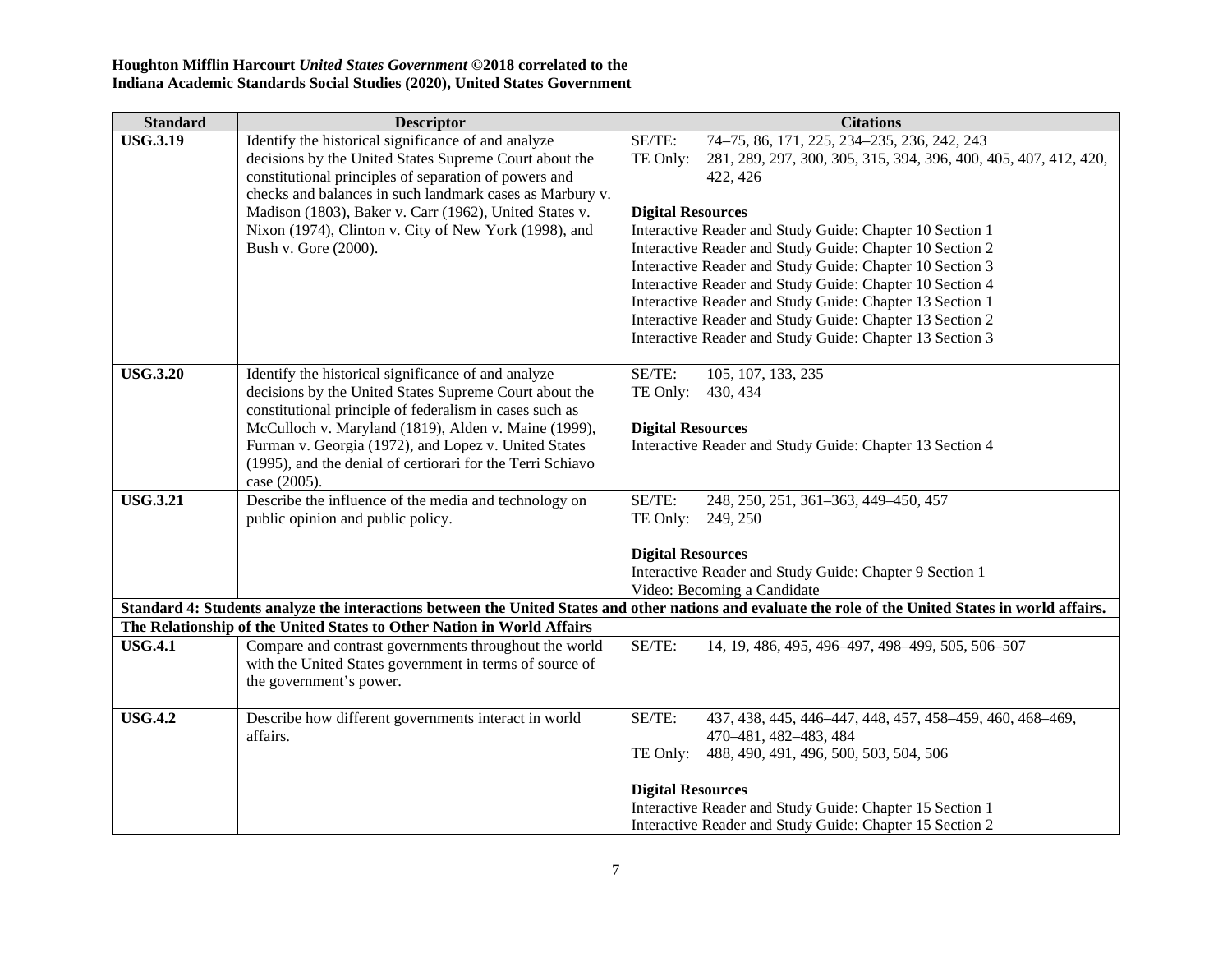| <b>Standard</b>                                        | <b>Descriptor</b>                                                                                                                                                                                                                  |                                                | <b>Citations</b>                                                                                                                                                                                                             |  |
|--------------------------------------------------------|------------------------------------------------------------------------------------------------------------------------------------------------------------------------------------------------------------------------------------|------------------------------------------------|------------------------------------------------------------------------------------------------------------------------------------------------------------------------------------------------------------------------------|--|
| <b>USG.4.3</b>                                         | Analyze reasons for conflict among nations, such as<br>competition for resources and territory, differences in<br>ideology, and religious or ethnic conflicts as they affect<br>the United States or United States foreign policy. | SE/TE:<br>TE Only:<br><b>Digital Resources</b> | 437, 438, 445, 446-447, 460, 467, 468-469, 470, 481, 482-483,<br>484<br>440, 444, 446, 451, 455, 458<br>Interactive Reader and Study Guide: Chapter 14 Section 1<br>Interactive Reader and Study Guide: Chapter 14 Section 2 |  |
| <b>USG.4.4</b><br>international affairs.               | Provide examples of governmental and non-governmental<br>international organizations and explain their role in                                                                                                                     | SE/TE:<br>TE Only:<br><b>Digital Resources</b> | 460, 467, 468-469<br>463, 464, 465, 468<br>Interactive Reader and Study Guide: Chapter 14 Section 3                                                                                                                          |  |
| <b>USG.4.5</b><br>in the area of foreign affairs.      | Analyze powers the United States Constitution gives to the<br>executive, legislative and judicial branches of government                                                                                                           | SE/TE:                                         | 453, 455, 457                                                                                                                                                                                                                |  |
| <b>USG.4.6</b>                                         | Identify and describe strategies available to the United<br>States government to achieve foreign policy objectives.                                                                                                                | SE/TE:                                         | 437, 438, 445, 446-447, 460, 467, 468-469, 470, 482-483, 484                                                                                                                                                                 |  |
| <b>USG.4.7</b><br>has on United States foreign policy. | Examine the influence individuals, businesses, labor, and<br>other organizations, interest groups, and public opinion                                                                                                              | SE/TE:                                         | 448, 457, 458-459, 484                                                                                                                                                                                                       |  |
| <b>USG.4.8</b><br>specific regions of the world.       | Identify and explain world issues, including political,<br>cultural, demographic, economic and environmental<br>challenges that affect the United States foreign policy in                                                         | SE/TE:<br>TE Only:<br><b>Digital Resources</b> | 437, 438, 445, 446-447, 448, 457, 458-459, 460, 467, 468-469,<br>470, 482-483, 484, 493, 502, 514, 533<br>472, 474, 482<br>Interactive Reader and Study Guide: Chapter 14 Section 4                                          |  |
| <b>USG.4.9</b><br>community and state interests.       | Discuss specific foreign policy issues that impact local                                                                                                                                                                           | SE/TE:                                         | 446-447, 458-459, 468-469, 482-483                                                                                                                                                                                           |  |
|                                                        | <b>Economics-National Economic Performance</b>                                                                                                                                                                                     |                                                |                                                                                                                                                                                                                              |  |
|                                                        |                                                                                                                                                                                                                                    |                                                | Standard 5: Students explain the idea of citizenship in the United States, describe the roles of United States citizens, and identify and explain the                                                                        |  |
| political life of the United States.                   |                                                                                                                                                                                                                                    |                                                | rights and responsibilities of United States citizens. They also examine how citizens can participate responsibly and effectively in the civic and                                                                           |  |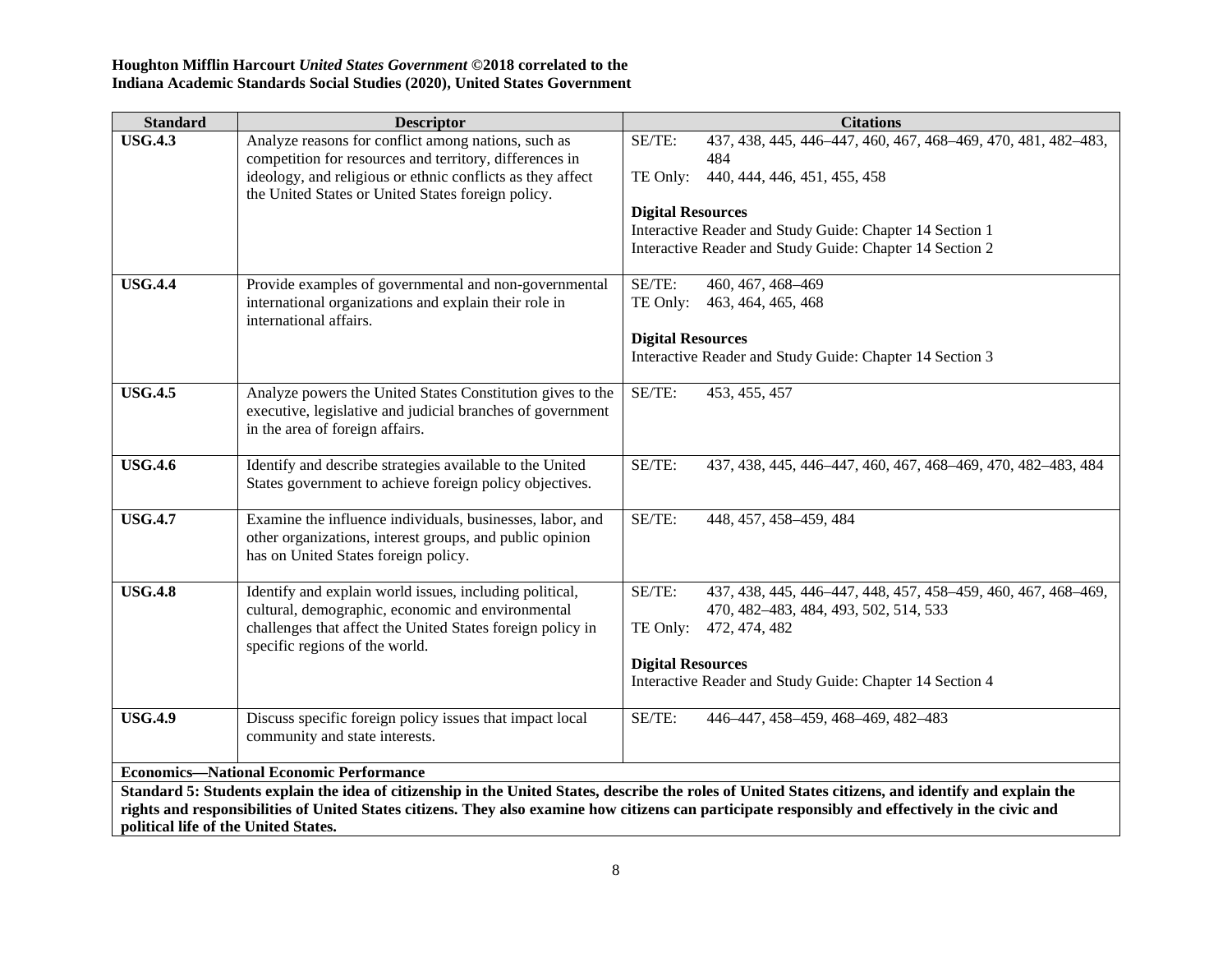| <b>Standard</b> | <b>Descriptor</b>                                                                                                                                                                                                                                                                                                              | <b>Citations</b>                                                                                                                                                                                                                                                                                                |  |  |
|-----------------|--------------------------------------------------------------------------------------------------------------------------------------------------------------------------------------------------------------------------------------------------------------------------------------------------------------------------------|-----------------------------------------------------------------------------------------------------------------------------------------------------------------------------------------------------------------------------------------------------------------------------------------------------------------|--|--|
|                 | <b>Toles of Citizens in the United States</b>                                                                                                                                                                                                                                                                                  |                                                                                                                                                                                                                                                                                                                 |  |  |
| <b>USG.5.1</b>  | Define the legal meaning of citizenship in the United<br>States; identify the requirements for citizenship in the<br>United States and residency in Indiana; and differentiate<br>between the criteria used for attaining both.                                                                                                | SE/TE:<br>342, 347, 350-351<br>TE Only:<br>345<br><b>Digital Resources</b><br>Interactive Reader and Study Guide: Chapter 11 Section 4                                                                                                                                                                          |  |  |
| <b>USG.5.2</b>  | Analyze the roles and responsibilities of citizens in Indiana<br>and the United States.                                                                                                                                                                                                                                        | SE/TE:<br>343-344, 348-349, 364, 376, 380, 412, 426, 434, 446, 458, 468,<br>496, 506, 516, 526, 540, 548<br>336, 338, 341<br>TE Only:<br><b>Digital Resources</b><br>Interactive Reader and Study Guide: Chapter 11 Section 3                                                                                   |  |  |
| <b>USG.5.3</b>  | Discuss the individual's legal obligation to obey the law,<br>serve as a juror, and pay taxes.                                                                                                                                                                                                                                 | SE/TE:<br>23, 343-344                                                                                                                                                                                                                                                                                           |  |  |
| <b>USG.5.4</b>  | Identify and describe the civil and constitutional rights<br>found in the United States Constitution and Bill of Rights<br>and expanded by decisions of the United States Supreme<br>Court; analyze and evaluate landmark cases of the United<br>States Supreme Court concerning civil rights and liberties<br>of individuals. | SE/TE:<br>234, 236, 237, 258, 318-319, 320, 324, 325, 334, 342<br>TE Only:<br>323<br><b>Digital Resources</b><br>Interactive Reader and Study Guide: Chapter 11 Section 1<br>Interactive Reader and Study Guide: Chapter 11 Section 2<br>Video: Civil Rights Act of 1964<br>Video: Biography: Thurgood Marshall |  |  |
| <b>USG.5.5</b>  | Identify when it is constitutional for our government to<br>limit the rights of individuals and explain the reasons why<br>the government would want to do this.                                                                                                                                                               | SE/TE:<br>289, 291, 292, 293, 294, 298, 299, 327                                                                                                                                                                                                                                                                |  |  |
| <b>USG.5.6</b>  | Explain and give examples of important citizen actions<br>that can impact local, state, and federal government as<br>individuals and members of interest groups.                                                                                                                                                               | SE/TE:<br>248, 253, 254, 260, 267, 320, 325, 334, 342                                                                                                                                                                                                                                                           |  |  |
| <b>USG.5.7</b>  | Explain how citizens in the United States participate in<br>public elections as voters and supporters of candidates for<br>public office.                                                                                                                                                                                      | SE/TE:<br>248, 253, 254, 260, 267, 320, 325, 354, 363, 366, 376-377, 378,<br>386-387, 388<br>356, 362, 364, 380, 382, 386<br>TE Only:<br><b>Digital Resources</b><br>Interactive Reader and Study Guide: Chapter 12 Section 3                                                                                   |  |  |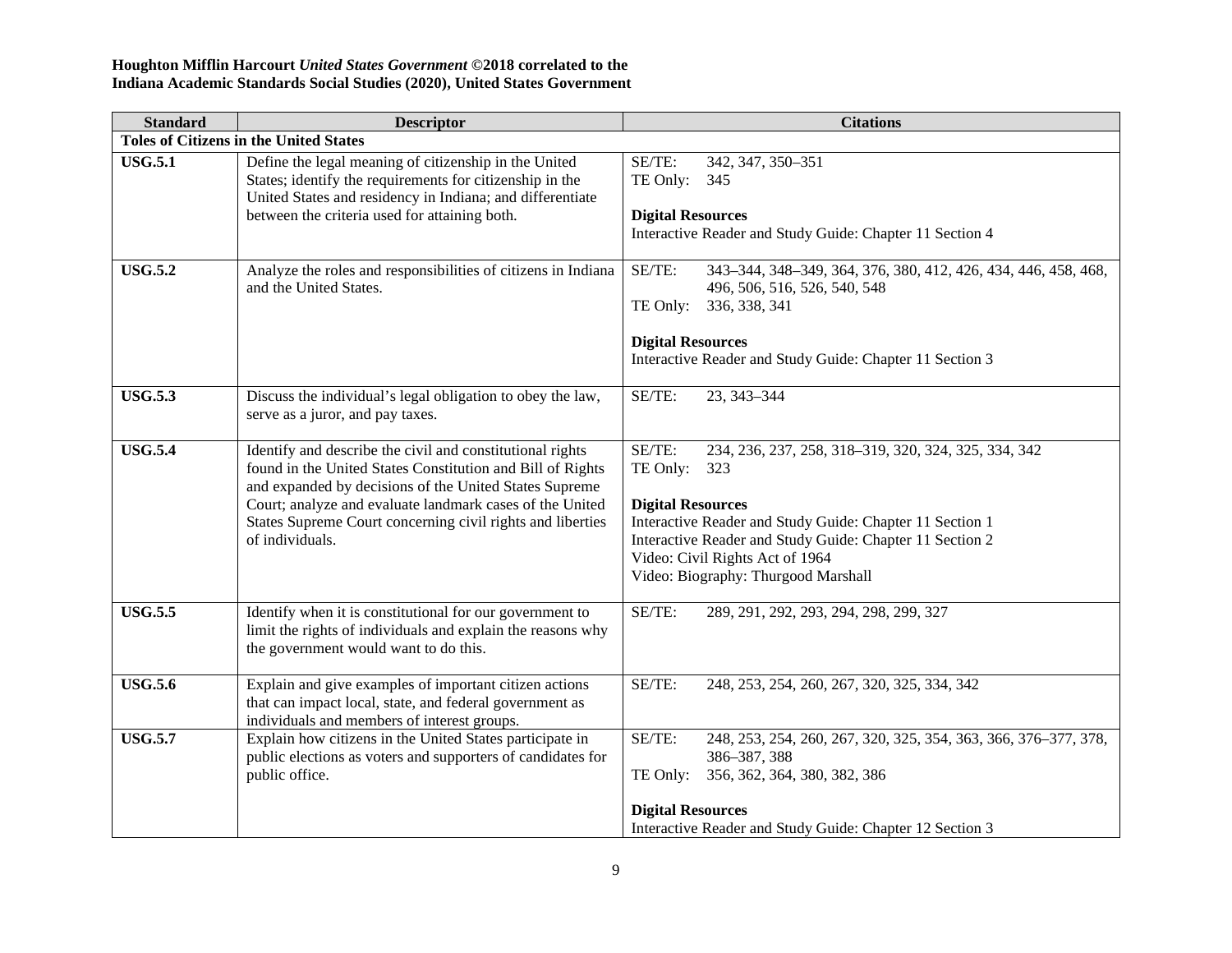| <b>Standard</b>                                                                                                | <b>Descriptor</b>                                                                                                                                                                                                     | <b>Citations</b>                                                                                                                                                                                                  |  |  |
|----------------------------------------------------------------------------------------------------------------|-----------------------------------------------------------------------------------------------------------------------------------------------------------------------------------------------------------------------|-------------------------------------------------------------------------------------------------------------------------------------------------------------------------------------------------------------------|--|--|
| <b>USG.5.8</b>                                                                                                 | Describe opportunities available to individuals to<br>contribute to the well-being of their communities and<br>participate responsibly in the political process at local,<br>state and national levels of government. | SE/TE:<br>12, 41, 53, 74, 86, 109, 141, 172, 213, 229, 238, 258, 281, 290,<br>331, 364, 376, 386, 412, 426, 434, 446, 458, 468, 496, 506, 516,<br>526, 540, 548<br>TE Only: 371, 376                              |  |  |
|                                                                                                                |                                                                                                                                                                                                                       | <b>Digital Resources</b><br>Interactive Reader and Study Guide: Chapter 12 Section 2                                                                                                                              |  |  |
| <b>USG.5.9</b>                                                                                                 | Use information from a variety of resources to describe<br>and discuss current American political issues.                                                                                                             | SE/TE:<br>29, 65, 93, 159, 189, 217, 245, 277, 317, 351, 364, 376, 386,<br>412, 426, 434, 458, 468, 496, 506, 516, 526, 540, 548                                                                                  |  |  |
|                                                                                                                | Grades 9-10: Learning Outcome for Literacy in History/Social Studies Learning                                                                                                                                         |                                                                                                                                                                                                                   |  |  |
|                                                                                                                |                                                                                                                                                                                                                       | LH.1: Read and comprehend history/social studies texts independently and proficiently, and write effectively for a variety of discipline-specific tasks,                                                          |  |  |
| purposes, and audiences.                                                                                       |                                                                                                                                                                                                                       |                                                                                                                                                                                                                   |  |  |
| 9-10.LH.1.1                                                                                                    | Read and comprehend history/social studies texts wi75,<br>thin a range of complexity appropriate for grades 9-10<br>independently and proficiently by the end of grade 10.                                            | This standard is addressed throughout the program. Representative pages:<br>12, 19, 21, 22-23, 25, 35, 71, 253, 255, 256, 259, 261, 262,<br>SE/TE:<br>268, 281, 283, 284, 286, 290, 346, 391, 392, 394, 404, 432, |  |  |
| 9-10.LH.1.2                                                                                                    | Write routinely over a variety of time frames for a range of<br>discipline-specific tasks, purposes, and audiences.                                                                                                   | This standard is addressed throughout the program. Representative pages:<br>SE/TE:<br>12, 19, 25, 29, 36, 55, 65, 253, 259, 265, 272, 277, 284, 317,<br>436,<br>TE Only: 4, 6, 9, 11                              |  |  |
| <b>Key Ideas and Textual Support (Reading)</b>                                                                 |                                                                                                                                                                                                                       |                                                                                                                                                                                                                   |  |  |
| LH.2: Extract and construct meaning from history/social studies texts using a variety of comprehension skills. |                                                                                                                                                                                                                       |                                                                                                                                                                                                                   |  |  |
| 9-10.LH.2.1                                                                                                    | Cite specific textual evidence to support analysis of<br>primary and secondary sources, attending to such features<br>as the date and origin of the information.                                                      | This standard is addressed throughout the program. Representative pages:<br>SE/TE:<br>H6-H7, 22, 43, 59, 62, 69, 88, 93, 194, 239, 289, 295, 299, 317,<br>351, 473, 520                                           |  |  |
| 9-10.LH.2.2                                                                                                    | Determine the central ideas or information of a primary or<br>secondary source; provide an accurate summary of how<br>key events or ideas develop over the course of the text.                                        | This standard is addressed throughout the program. Representative pages:<br>SE/TE:<br>H6-H7, H12, 22, 29, 59, 65, 73, 75, 173, 194, 271, 277, 311,<br>317, 351, 366, 473, 520                                     |  |  |
| 9-10.LH.2.3                                                                                                    | Analyze in detail a series of events described in a text;<br>determine whether earlier events caused later ones or<br>simply preceded them.                                                                           | SE/TE:<br>50, 75, 78, 106, 132, 171, 200, 203, 237, 296, 329, 330, 332,<br>334,                                                                                                                                   |  |  |
|                                                                                                                | <b>Structural Elements and Organization (Reading)</b>                                                                                                                                                                 |                                                                                                                                                                                                                   |  |  |
|                                                                                                                | LH.3: Build understanding of history/social studies texts, using knowledge, structural organization, and author's purpose.                                                                                            |                                                                                                                                                                                                                   |  |  |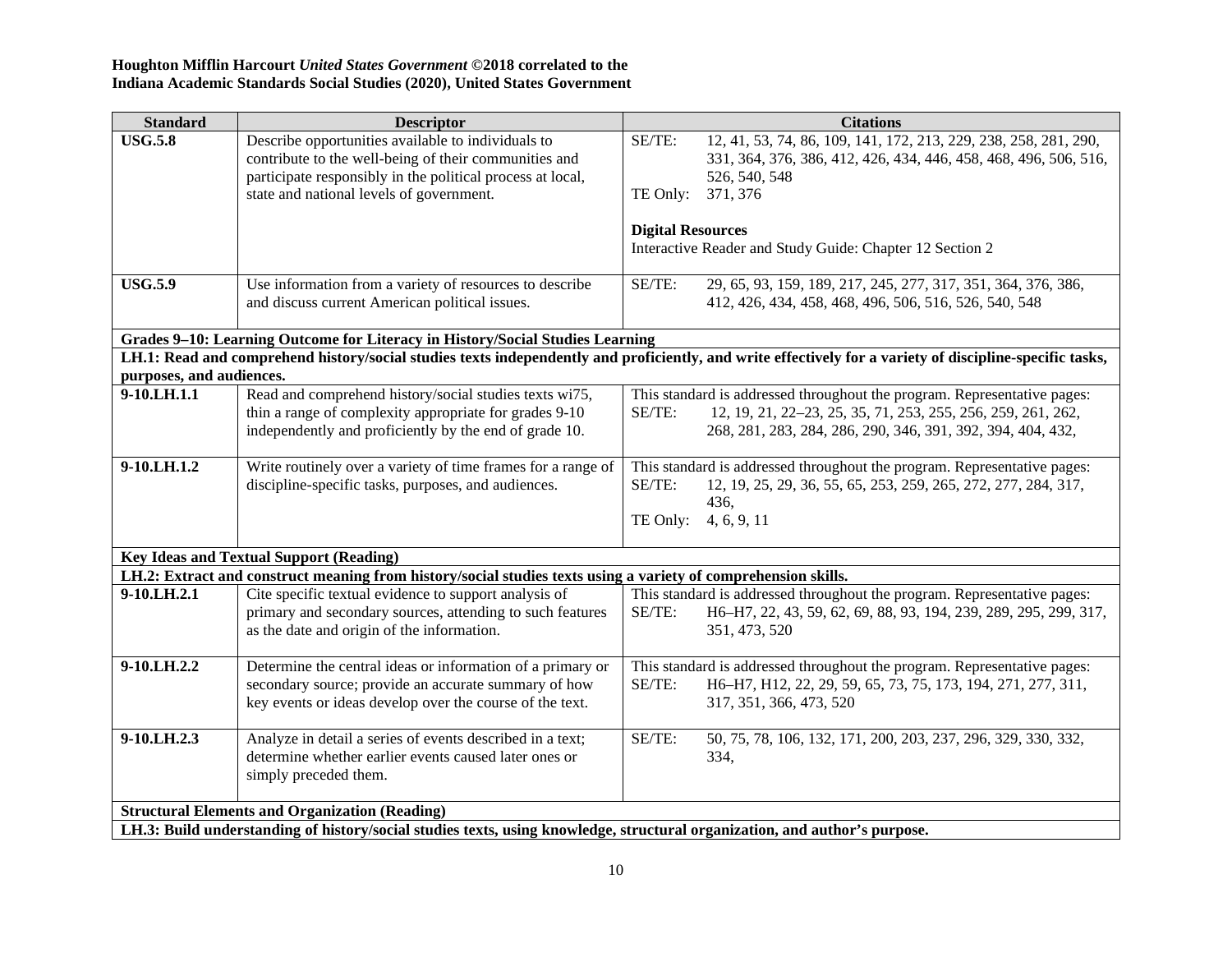| <b>Standard</b>                      | <b>Descriptor</b>                                                                                                              | <b>Citations</b>                                                                                                |
|--------------------------------------|--------------------------------------------------------------------------------------------------------------------------------|-----------------------------------------------------------------------------------------------------------------|
| 9-10.LH.3.1                          | Determine the meaning of words and phrases as they are                                                                         | This standard is addressed throughout the program. Representative pages:                                        |
|                                      | used in a text, including vocabulary describing political,                                                                     | 45, 71, 80, 96, 122, 158, 188, 192, 248, 280; 320, 326, 334, 488,<br>SE/TE:                                     |
|                                      | social, or economic aspects of history/social studies.                                                                         |                                                                                                                 |
|                                      |                                                                                                                                |                                                                                                                 |
| 9-10.LH.3.2                          | Analyze how a text uses structure to emphasize key points                                                                      | SE/TE:<br>H6-H7, 259, 272, 294, 317, 347, 488, 496, 497, 518, 550                                               |
|                                      | or advance an explanation or analysis.                                                                                         |                                                                                                                 |
|                                      |                                                                                                                                | SE/TE:                                                                                                          |
| 9-10.LH.3.3                          | Compare the perspectives of two or more authors for how<br>they treat the same or similar topics, including which              | H4-H5, 13, 56, 77, 111, 148, 179, 205, 226, 266, 295, 341                                                       |
|                                      | details they include and emphasize in their respective                                                                         |                                                                                                                 |
|                                      | accounts.                                                                                                                      |                                                                                                                 |
|                                      | <b>Synthesis and Connection of Ideas (Reading)</b>                                                                             |                                                                                                                 |
|                                      | LH.4: Build understanding of history/social studies texts by synthesizing and connecting ideas and evaluating specific claims. |                                                                                                                 |
| 9-10.LH.4.1                          | Integrate quantitative or technical analysis (Examples:                                                                        | 12, 19, 25, 50, 55, 60, 76, 83, 89, 102, 110, 115, 126, 136, 142,<br>SE/TE:                                     |
|                                      | charts, research data) with qualitative analysis in print or                                                                   | 147, 155, 168, 178, 185, 195, 204, 241, 253, 259, 265, 272, 284,                                                |
|                                      | digital text.                                                                                                                  | 294, 302, 313, 324, 332, 340, 347, 363, 375, 385, 433, 445, 457,                                                |
|                                      |                                                                                                                                | 467, 481, 495, 505, 515, 525, 539, 547                                                                          |
| 9-10.LH.4.2                          | Assess the extent to which the reasoning and evidence in a                                                                     | SE/TE:<br>13, 56, 75, 77, 107, 111, 132, 171, 203, 237, 273, 309, 333                                           |
|                                      | text support the author's claims.                                                                                              |                                                                                                                 |
| 9-10.LH.4.3                          | Analyze the relationships among primary and secondary                                                                          | SE/TE:<br>H6-H7, 13, 56, 77, 111, 148, 179, 205, 266, 341                                                       |
|                                      | sources on the same topic.                                                                                                     |                                                                                                                 |
| <b>Writing Genres (Writing)</b>      |                                                                                                                                |                                                                                                                 |
|                                      | LH.5: Write for different purposes and to specific audiences or people.                                                        |                                                                                                                 |
| 9-10.LH.5.1                          | Write arguments focused on discipline-specific content.                                                                        | This standard is addressed throughout the program. Representative pages:                                        |
|                                      |                                                                                                                                | SE/TE:<br>12, 19, 25, 29, 42, 60, 93, 115, 168, 204, 253, 265, 277, 284,                                        |
|                                      |                                                                                                                                | 302, 313, 324, 436                                                                                              |
| 9-10.LH.5.2                          | Write informative texts, including analyses of historical                                                                      | This standard is addressed throughout the program. Representative pages:                                        |
|                                      | events.                                                                                                                        | SE/TE:<br>36, 50, 83, 89, 102, 110, 119, 178, 189, 195, 217, 259, 272, 294,                                     |
|                                      |                                                                                                                                | 317, 340, 347, 351, 484, 518, 550                                                                               |
| <b>The Writing Process (Writing)</b> |                                                                                                                                |                                                                                                                 |
|                                      | LH.6: Produce coherent and legible documents by planning, drafting, revising, editing, and collaborating with others.          |                                                                                                                 |
| 9-10.LH.6.1                          | Plan and develop; draft; revise using appropriate reference<br>materials; rewrite; try a new approach, focusing on             | This standard is addressed throughout the program. Representative pages:<br>SE/TE:                              |
|                                      | addressing what is most significant for a specific purpose                                                                     | 12, 29, 36, 60, 83, 102, 119, 126, 142, 155, 168, 178, 204, 213,<br>232, 239, 294, 313, 332, 347, 388, 484, 518 |
|                                      | and audience; and edit to produce and strengthen writing                                                                       |                                                                                                                 |
|                                      | that is clear and coherent.                                                                                                    |                                                                                                                 |
|                                      |                                                                                                                                |                                                                                                                 |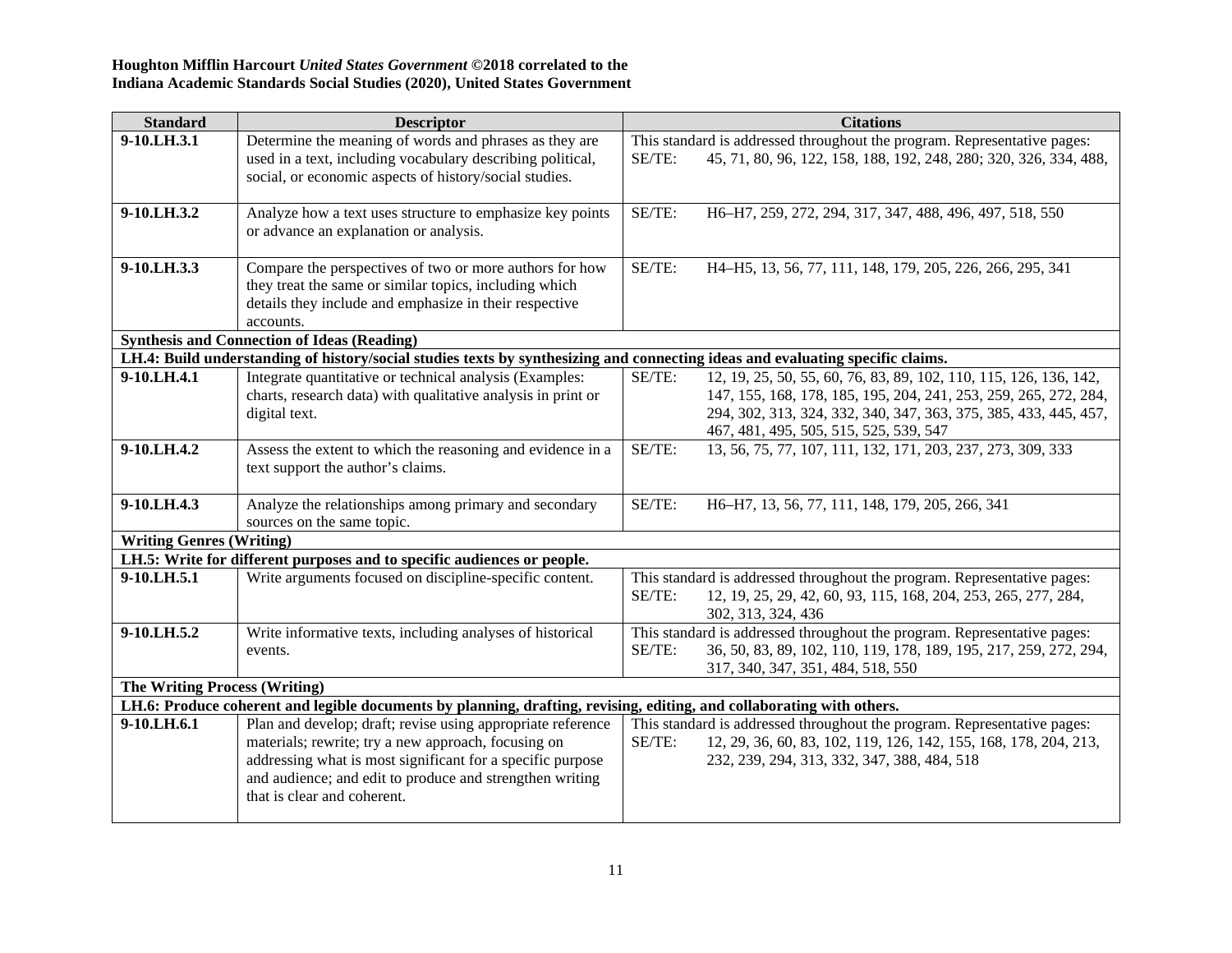| <b>Standard</b>                                | <b>Descriptor</b>                                                                                                          | <b>Citations</b>                                                                                                                                         |  |
|------------------------------------------------|----------------------------------------------------------------------------------------------------------------------------|----------------------------------------------------------------------------------------------------------------------------------------------------------|--|
| 9-10.LH.6.2                                    | Use technology to produce, publish, and update individual                                                                  | This standard is addressed throughout the program. Representative pages:                                                                                 |  |
|                                                | or shared writing products, taking advantage of                                                                            | 15, 38, 72, 104, 124, 176, 193, 222, 262, 282, 328, 336, 359,<br>SE/TE:                                                                                  |  |
|                                                | technology's capacity to link to other information and to<br>display information flexibly and dynamically.                 | 371, 378, 385, 417, 45, 457, 480, 494, 502, 514, 519, 533                                                                                                |  |
|                                                |                                                                                                                            |                                                                                                                                                          |  |
| <b>The Research Process (Writing)</b>          |                                                                                                                            |                                                                                                                                                          |  |
|                                                | LH.7: Build knowledge about the research process and the topic under study by conducting short or more sustained research. |                                                                                                                                                          |  |
| 9-10.LH.7.1                                    | Conduct short as well as more sustained research                                                                           | This standard is addressed throughout the program. Representative pages:                                                                                 |  |
|                                                | assignments and tasks to answer a question (including a                                                                    | SETE: H6-H7, H12-H13, 65, 93, 117, 189, 215, 217, 277, 351                                                                                               |  |
|                                                | self-generated question) or solve a problem; narrow or                                                                     |                                                                                                                                                          |  |
|                                                | broaden the inquiry when appropriate; synthesize multiple                                                                  |                                                                                                                                                          |  |
|                                                | sources on the subject, demonstrating understanding of the                                                                 |                                                                                                                                                          |  |
|                                                | subject under investigation.                                                                                               |                                                                                                                                                          |  |
|                                                |                                                                                                                            |                                                                                                                                                          |  |
| 9-10.LH.7.2                                    | Gather relevant information from multiple authoritative                                                                    | This standard is addressed throughout the program. Representative pages:                                                                                 |  |
|                                                | sources, using advanced searches effectively; annotate                                                                     | H6-H7, H8, H12-H13, 29, 65, 73, 93, 189, 215, 217, 245, 277,<br>SE/TE:                                                                                   |  |
|                                                | sources; assess the usefulness of each source in answering                                                                 | 317, 351                                                                                                                                                 |  |
|                                                | the research question; synthesize and integrate information                                                                |                                                                                                                                                          |  |
|                                                | into the text selectivity to maintain the flow of ideas,<br>avoiding plagiarism and following a standard format for        |                                                                                                                                                          |  |
|                                                | citation (Examples: APA or Chicago).                                                                                       |                                                                                                                                                          |  |
|                                                |                                                                                                                            |                                                                                                                                                          |  |
| 9-10.LH.7.3                                    | Draw evidence from informational texts to support                                                                          | SE/TE:<br>65, 73, 88, 93, 117, 137, 189, 215, 217, 235, 277, 351, 473, 520                                                                               |  |
|                                                | analysis, reflection, and research.                                                                                        |                                                                                                                                                          |  |
|                                                |                                                                                                                            |                                                                                                                                                          |  |
|                                                | Grades 11-12: Learning Outcome for Literacy in History/Social Studies Learning                                             |                                                                                                                                                          |  |
|                                                |                                                                                                                            | LH.1: Read and comprehend history/social studies texts independently and proficiently, and write effectively for a variety of discipline-specific tasks, |  |
| purposes, and audiences.<br>11-12.LH.1.1       | Read and comprehend history/social studies texts within a                                                                  | This standard is addressed throughout the program. Representative pages:                                                                                 |  |
|                                                | range of complexity appropriate for grades 11-CCR                                                                          | SE/TE:<br>12, 19, 25, 29, 36, 42, 50, 55, 60, 65, 76, 83, 89, 93, 102, 110,                                                                              |  |
|                                                | independently and proficiently by the end of grade 12.                                                                     | 115, 119, 126, 136, 142, 147, 155, 159, 168, 178, 185, 189, 195,                                                                                         |  |
|                                                |                                                                                                                            | 204, 213, 217, 225, 232, 241, 245, 253, 259, 265, 272, 284, 294,                                                                                         |  |
|                                                |                                                                                                                            | 302, 313, 324, 317, 332, 340, 347, 351, 388, 436, 484, 518                                                                                               |  |
| $11 - 12$ .LH.1.2                              | Write routinely over a variety of time frames for a range of                                                               | SE/TE:<br>12, 19, 29, 36, 42, 50, 55, 60, 89, 93, 102, 110, 119, 126, 136,                                                                               |  |
|                                                | discipline-specific tasks, purposes, and audiences.                                                                        | 147, 155, 168, 178, 185, 189, 195, 204, 213, 217, 225, 232, 241,                                                                                         |  |
|                                                |                                                                                                                            | 245, 253, 259, 265, 272, 284, 294, 302, 313, 324, 317, 332, 340,                                                                                         |  |
|                                                |                                                                                                                            | 347, 351, 388, 436, 484                                                                                                                                  |  |
| <b>Key Ideas and Textual Support (Reading)</b> |                                                                                                                            |                                                                                                                                                          |  |
|                                                | LH.2: Extract and construct meaning from history/social studies texts using a variety of comprehension skills.             |                                                                                                                                                          |  |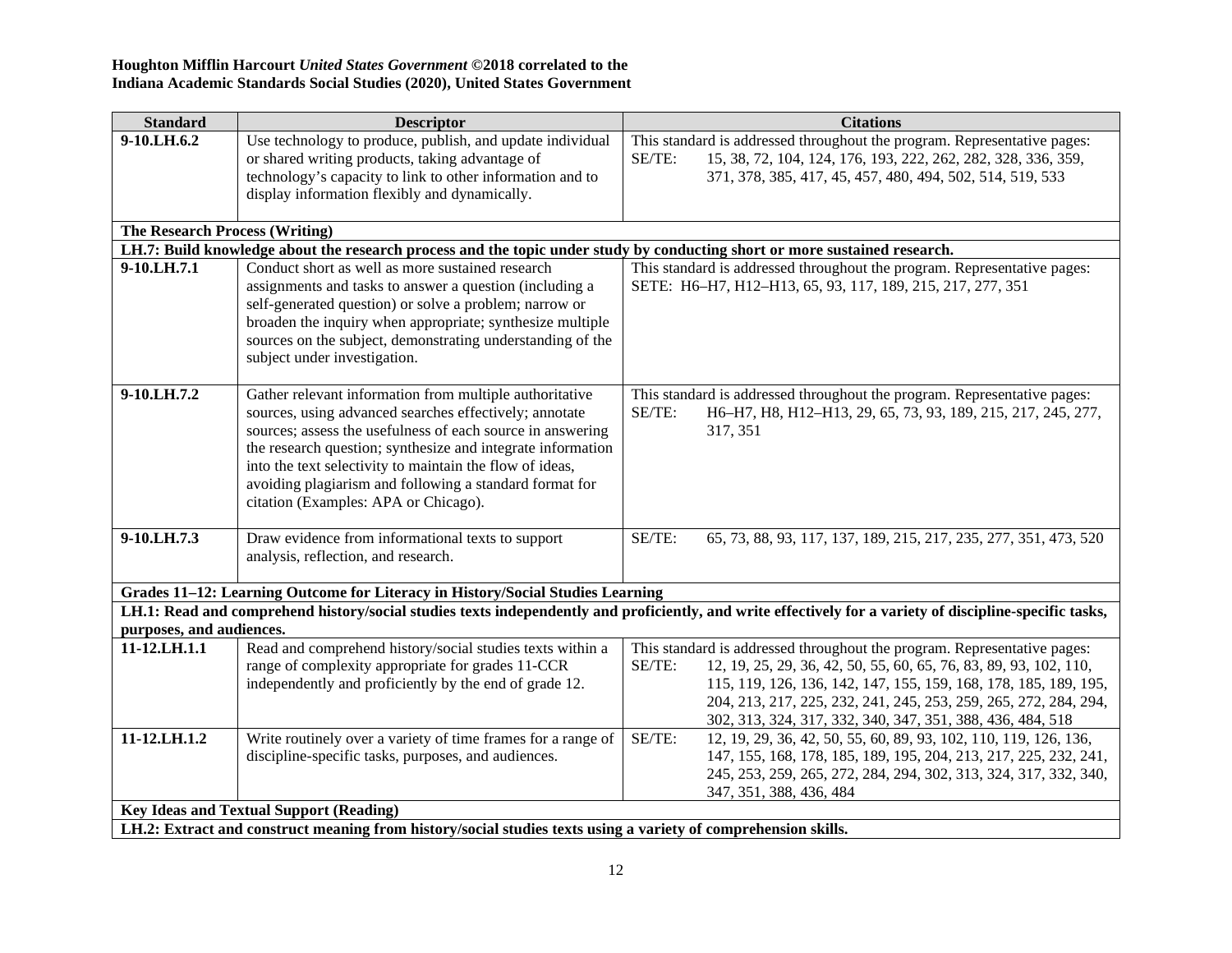| <b>Standard</b>                                       | <b>Descriptor</b>                                                                                                                                                                                                                                          | <b>Citations</b>                                                                                                                                                                                                                                                                                                                                            |  |  |  |
|-------------------------------------------------------|------------------------------------------------------------------------------------------------------------------------------------------------------------------------------------------------------------------------------------------------------------|-------------------------------------------------------------------------------------------------------------------------------------------------------------------------------------------------------------------------------------------------------------------------------------------------------------------------------------------------------------|--|--|--|
| 11-12.LH.2.1                                          | Cite specific textual evidence to support analysis of<br>primary and secondary sources, connecting insights gained<br>from specific details to an understanding of the text as a<br>whole.                                                                 | SE/TE:<br>H6-H7, H12, 24, 29, 61, 73, 75, 107, 132, 159, 171, 203, 237,<br>245, 273, 309, 317, 366, 473, 520                                                                                                                                                                                                                                                |  |  |  |
| 11-12.LH.2.2                                          | Determine the central ideas or information of a primary or<br>secondary source; provide an accurate summary that<br>makes clear the relationships among the key details and<br>ideas.                                                                      | SE/TE:<br>H8, H12, 22, 43, 59, 88, 119, 159, 171, 173, 239, 277, 289, 311,<br>317, 335, 366, 473, 520                                                                                                                                                                                                                                                       |  |  |  |
| 11-12.LH.2.3                                          | Evaluate various explanations for actions or events, and<br>determine which explanation best accords with textual<br>evidence, acknowledging where the text leaves matters<br>uncertain.                                                                   | SE/TE:<br>32, 50, 57, 60, 78, 84, 103, 106, 169, 196, 200, 220, 254, 296,<br>334                                                                                                                                                                                                                                                                            |  |  |  |
| <b>Structural Elements and Organization (Reading)</b> |                                                                                                                                                                                                                                                            |                                                                                                                                                                                                                                                                                                                                                             |  |  |  |
|                                                       | LH.3: Build understanding of history/social studies texts, using knowledge, structural organization, and author's purpose.                                                                                                                                 |                                                                                                                                                                                                                                                                                                                                                             |  |  |  |
| 11-12.LH.3.1                                          | Determine the meaning of words and phrases as they are<br>used in a text, including analyzing how an author uses and<br>refines the meaning of a key term over the course of a text<br>(Examples: how Madison defines faction in Federalist No.<br>$10$ ). | This standard is addressed throughout the program. Representative pages:<br>SE/TE:<br>28, 64, 92, 96, 118, 122, 158, 168, 178, 185, 188, 192, 195, 204,<br>213, 216, 225, 232, 241, 253, 259, 265                                                                                                                                                           |  |  |  |
| 11-12.LH.3.2                                          | Analyze in detail how a complex primary source is<br>structured, including how key sentences, paragraphs, and<br>larger portions of the text contribute to the whole.                                                                                      | SE/TE:<br>H6-H7                                                                                                                                                                                                                                                                                                                                             |  |  |  |
| 11-12.LH.3.3                                          | Evaluate authors' differing perspectives on the same<br>historical event or issue by assessing the authors' claims,<br>reasoning, and evidence.                                                                                                            | SE/TE:<br>H4-H5, H6-H7, 13, 56, 77, 111, 148, 179, 205, 226, 266, 295,<br>341                                                                                                                                                                                                                                                                               |  |  |  |
|                                                       | <b>Synthesis and Connection of Ideas (Reading)</b>                                                                                                                                                                                                         |                                                                                                                                                                                                                                                                                                                                                             |  |  |  |
|                                                       | LH.4: Build understanding of history/social studies texts by synthesizing and connecting ideas and evaluating specific claims.                                                                                                                             |                                                                                                                                                                                                                                                                                                                                                             |  |  |  |
| 11-12.LH.4.1                                          | Integrate and evaluate multiple sources of information<br>presented in diverse formats and media (Examples:<br>visually, quantitatively, as well as in words) in order to<br>address a question or solve a problem.                                        | This standard is addressed throughout the program. Representative pages:<br>SE/TE:<br>50, 55, 60, 76, 83, 89, 102, 110, 115, 126, 136, 142, 147, 155,<br>168, 178, 185, 195, 204, 213, 225, 232, 241, 253, 259, 265, 272,<br>284, 294, 302, 313, 324, 332, 340, 347, 363, 375, 385, 399, 411,<br>425, 433, 445, 457, 467, 481, 495, 505, 515, 525, 539, 547 |  |  |  |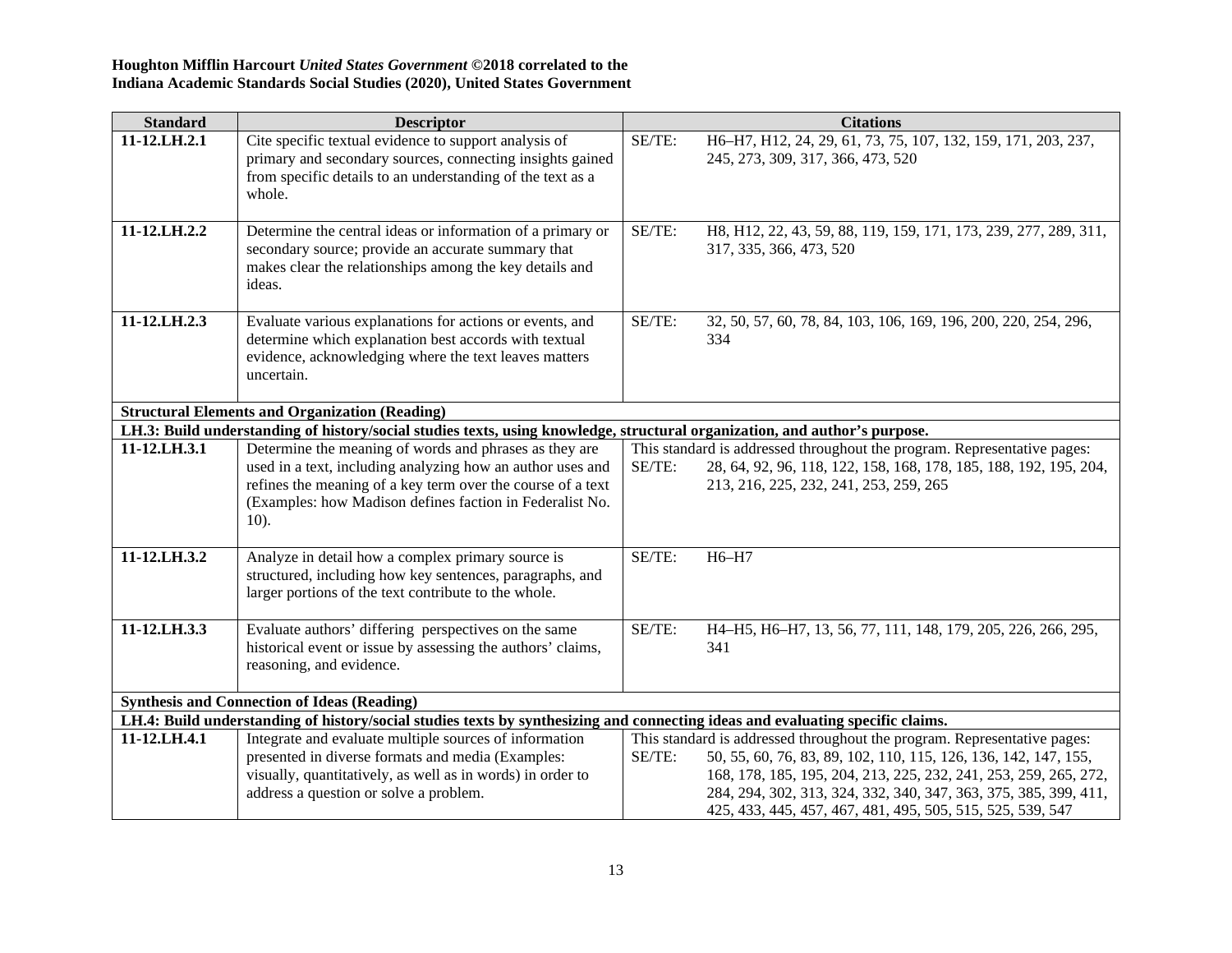| <b>Standard</b>                       | <b>Descriptor</b>                                                                                                          |        | <b>Citations</b>                                                                     |
|---------------------------------------|----------------------------------------------------------------------------------------------------------------------------|--------|--------------------------------------------------------------------------------------|
| 11-12.LH.4.2                          | Evaluate an author's premises, claims, and evidence by                                                                     | SE/TE: | 13, 24, 56, 61, 75, 77, 111, 148, 171, 226, 266, 295, 309, 333,                      |
|                                       | corroborating or challenging them with other information.                                                                  |        | 341                                                                                  |
| 11-12.LH.4.3                          | Integrate information from diverse sources, both primary                                                                   | SE/TE: | H6-H7, 13, 56, 77, 111, 148, 179, 205, 226, 266, 295, 341                            |
|                                       | and secondary, into a coherent understanding of an idea or                                                                 |        |                                                                                      |
|                                       | event, noting discrepancies among sources.                                                                                 |        |                                                                                      |
| <b>Writing Genres (Writing)</b>       |                                                                                                                            |        |                                                                                      |
|                                       | LH.5: Write for different purposes and to specific audiences or people.                                                    |        |                                                                                      |
| 11-12.LH.5.1                          | Write arguments focused on discipline-specific content.                                                                    | SE/TE: | 12, 19, 25, 29, 42, 60, 93, 115, 168, 204, 253, 265, 277, 284,<br>302, 313, 324, 436 |
| 11-12.LH.5.2                          | Write informative texts, including analyses of historical                                                                  | SE/TE: | 36, 50, 83, 89, 102, 110, 119, 178, 189, 195, 217, 259, 272, 294,                    |
|                                       | events.                                                                                                                    |        | 317, 340, 347, 351, 484, 518, 550                                                    |
| <b>The Writing Process (Writing)</b>  |                                                                                                                            |        |                                                                                      |
|                                       | LH.6: Produce coherent and legible documents by planning, drafting, revising, editing, and collaborating with others.      |        |                                                                                      |
| 11-12.LH.6.1                          | Plan and develop; draft; revise using appropriate reference                                                                | SE/TE: | 136, 142, 147, 155, 159, 168, 178, 185, 189, 195, 204, 213, 217,                     |
|                                       | materials; rewrite; try a new approach, focusing on                                                                        |        | 225, 232, 241, 245, 253, 259, 265, 272, 284, 294, 302, 313, 324,                     |
|                                       | addressing what is most significant for a specific purpose                                                                 |        | 317, 332, 340, 347, 351, 388, 436, 484, 518, 550                                     |
|                                       | and audience; and edit to produce and strengthen writing                                                                   |        |                                                                                      |
|                                       | that is clear and coherent.                                                                                                |        |                                                                                      |
|                                       |                                                                                                                            |        |                                                                                      |
| 11-12.LH.6.2                          | Use technology to produce, publish, and update individual                                                                  | SE/TE: | H13, H15, 359, 361, 369, 371, 385, 421, 445, 457, 465, 493,                          |
|                                       | or shared writing products in response to ongoing                                                                          |        | 502, 514, 533, 539                                                                   |
|                                       | feedback, including new arguments or information.                                                                          |        |                                                                                      |
| <b>The Research Process (Writing)</b> |                                                                                                                            |        |                                                                                      |
|                                       | LH.7: Build knowledge about the research process and the topic under study by conducting short or more sustained research. |        |                                                                                      |
| 11-12.LH.7.1                          | Conduct short as well as more sustained research                                                                           |        | This standard is addressed throughout the program. Representative pages:             |
|                                       | assignments and tasks to answer a question (including a                                                                    | SE/TE: | H6-H7, H8, H12-H13, 65, 93, 117, 189, 215, 217, 277, 351                             |
|                                       | self-generated question) or solve a problem; narrow or                                                                     |        |                                                                                      |
|                                       | broaden the inquiry when appropriate; synthesize multiple                                                                  |        |                                                                                      |
|                                       | sources on the subject, demonstrating understanding of the                                                                 |        |                                                                                      |
|                                       | subject under investigation.                                                                                               |        |                                                                                      |
| 11-12.LH.7.2                          | Gather relevant information from multiple types of                                                                         | SE/TE: | H5, H6-H7, H8, H12, 65, 93, 117, 189, 215, 217, 277, 351                             |
|                                       | authoritative sources, using advanced searches effectively;                                                                |        |                                                                                      |
|                                       | annotate sources; assess the strengths and limitations of                                                                  |        |                                                                                      |
|                                       | each source in terms of the specific task, purpose, and                                                                    |        |                                                                                      |